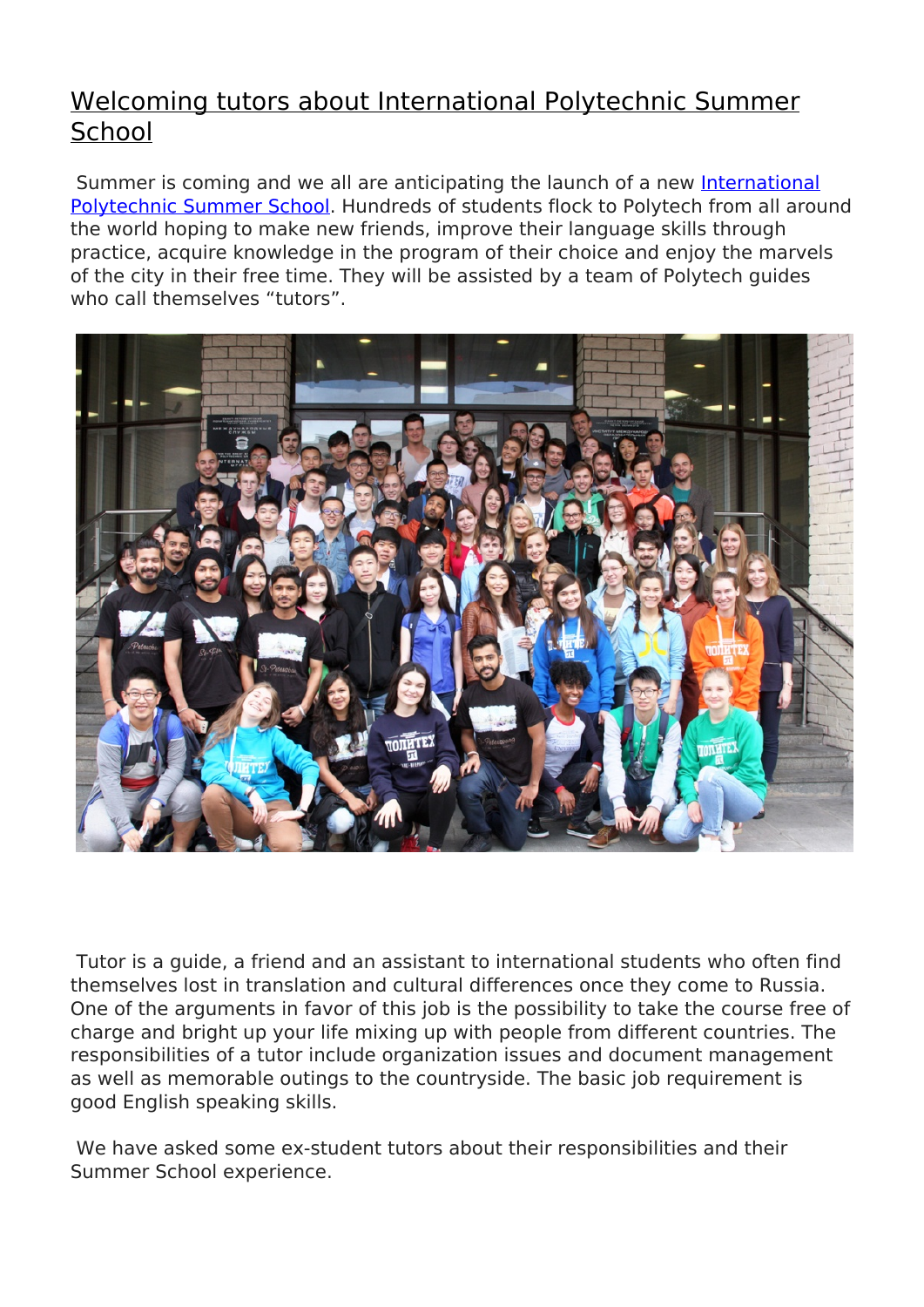Anastasia Kashina, a student of the Institute of Humanities at the Department ' International Relations 'first heard about tutorship from her teachers, and once she took up the job she has never regretted it. "Firstly, the Summer school job involves everyday language practice which really boosts your language skills, English and Chinese in my case. Secondly, it gives an insight into the structure of an international program, a useful knowledge if you plan to pursue a career in this field. Thirdly, I have earlier heard positive reviews on the tutor job from my friends who shared their experience of new friendships and exciting pastime", - says Anastasia.



 Christina Kurtyamova is also majoring in International Relations. She learnt of the tutor job from her excited classmates and was happy to get assigned to a group of Chinese students, thus immersing in the language from an early stage of her student life.

 НастоящимIt is no doubt that the Summer School is one of the most efficient ways to attract international students to the Polytechnic University and the [city](/education/students-life/about-st-petersburg/). The school offers a wonderful opportunity to become familiar with the Russian culture and language, attend interesting classes and get a close-up look at the country. The tutors' contribution is priceless; for tutors themselves the experience of summer school is not just another line in the CV, but an exciting adventure.

This year students are once again welcome to apply for a tutor's position. To